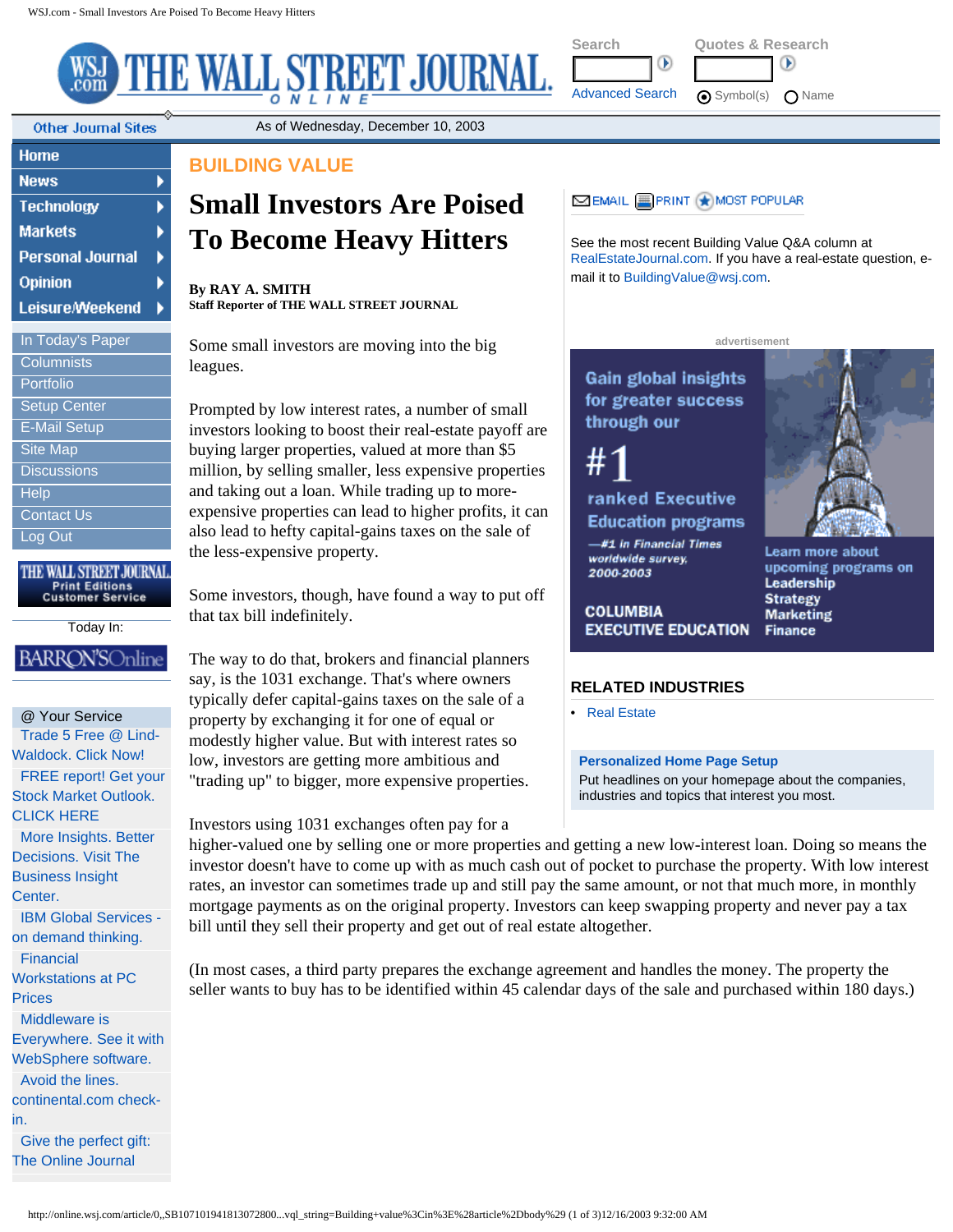[Order Free Annual](http://ad.doubleclick.net/clk;5405473;6853491;p?http://wsjie.ar.wilink.com/asp/WSJ3_search_eng.asp)  **[Reports](http://ad.doubleclick.net/clk;5405473;6853491;p?http://wsjie.ar.wilink.com/asp/WSJ3_search_eng.asp)** [Order Free Fund](http://ad.doubleclick.net/clk;5405500;-2;p?http://wsjie.fundinfo.wilink.com/asp/F102_search_eng.asp)  **[Prospectuses](http://ad.doubleclick.net/clk;5405500;-2;p?http://wsjie.fundinfo.wilink.com/asp/F102_search_eng.asp)** [Societe Generale,](http://ad.fr.doubleclick.net/clk;6710740;8648848;w?http://www.socgen.com/corporate/index.html) [Red Black and Rising.](http://ad.fr.doubleclick.net/clk;6710740;8648848;w?http://www.socgen.com/corporate/index.html) 

#### **MOVING ON UP**

Smaller investors continue to make up the majority of buyers of commercial properties costing less than \$5 million. But this year, prompted by low interest rates, more of them have been buying properties above that range, brokers and financial planners say.

#### Total transactions for...



Besides the favorable rate environment, there are plenty of reasons to trade up. Investors get higher tax deductions for depreciation because the asset's value is higher. Owning more-expensive properties also gives smaller investors access to more-established tenants -- such as corporations -- that can afford higher rents.

There are some disadvantages. A small investor with a number of smaller properties can spread the risk out if a tenant in one of those buildings defaults, for example. But if a similar situation happens in a large asset that takes up most of the portfolio, that investor doesn't have enough diversification to offset the risk, says Gary Woodworth, a broker in the Indianapolis office of CB Richard Ellis, a Los Angeles commercial realestate services firm. "If someone goes into a bigger single asset, they're limiting their diversification," he says.

Also, larger assets can be harder to fill when a tenant's lease expires or if the tenant goes bankrupt, especially as demand for larger chunks of space remains weak.

What's more, an investor can run into trouble if interest rates rise, says Joseph Murtagh, a financial planner in Goshen, N.Y., since commercial property loans are typically adjustable-rate mortgages. If rates rise, the investor "will have a higher debt service that may be more than they're comfortable with," he says.

Another thing smaller investors should be mindful of when investing in bigger properties is higher expenses, warns Jeffrey Harwood, a money manager with Abacus Wealth Management Inc. in Pacific Palisades, Calif. He recommends asking the owner of the property or a broker about typical expenses.

**Write to** Ray A. Smith at [ray.smith@wsj.com](mailto:ray.smith@wsj.com)

*Updated December 10, 2003*

FORMATFOR PRINTING (\*) MOST POPULAR **KR** ORDER REPRINTS **MAIL THIS** 

[Return To Top](#page-2-0)